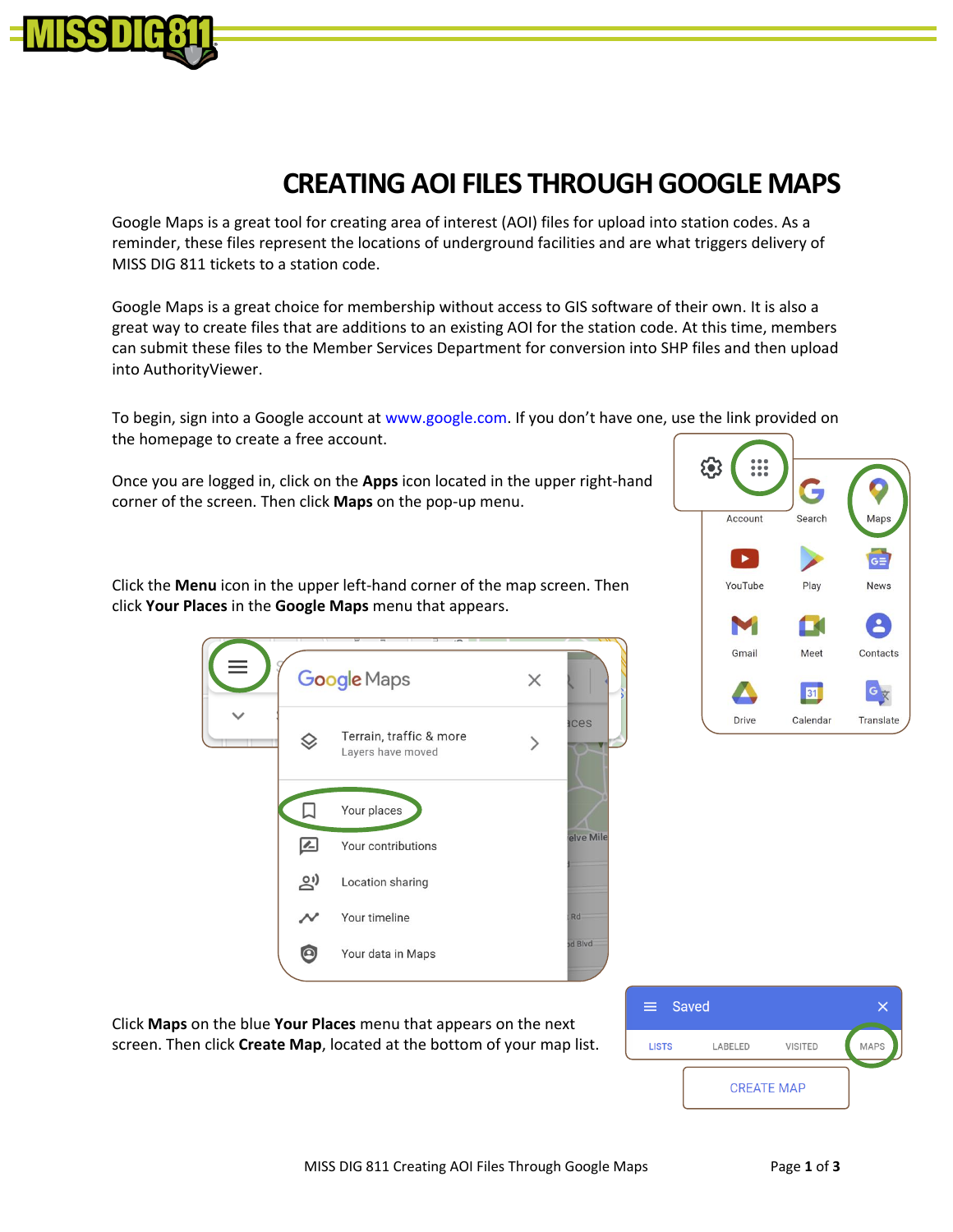

Use the search bar to find the desired location.

To create a shape, click the **Draw a Line** tool located under the search bar. Then select **Add Line or Shape** from the menu.



To draw lines, left click and drag cursor; double-click to finalize. To draw a polygon, left click and drag the cursor; double-click at the shape's origin point to finalize.



Upon finalizing the line or shape, users will be asked to label. To edit the labels, click on the line or shape. Then click the **Pencil** tool to edit. Click **Save** when complete.



| Polygon 1          |                                             |
|--------------------|---------------------------------------------|
| ▒ 1.19 ac □ 960 ft | $\rightarrow$ $\rightarrow$ 0 $\rightarrow$ |
|                    |                                             |

Users are welcome to add more than one line or shape to the map layer, but please limit each layer created to a single station code at a time.

To name the completed map layer, click the **3-Dot** icon.

Click **Rename This Layer** and then click Save once complete.

This can also be done with the map title itself.

| <b>√</b> Untitled layer<br>$\rightarrow$ Individual styles |  |
|------------------------------------------------------------|--|
| Polygon 1                                                  |  |
| $\mathcal{L}$ Line 2                                       |  |
| $\mathcal{L}$ Line 3                                       |  |
| Line 4                                                     |  |